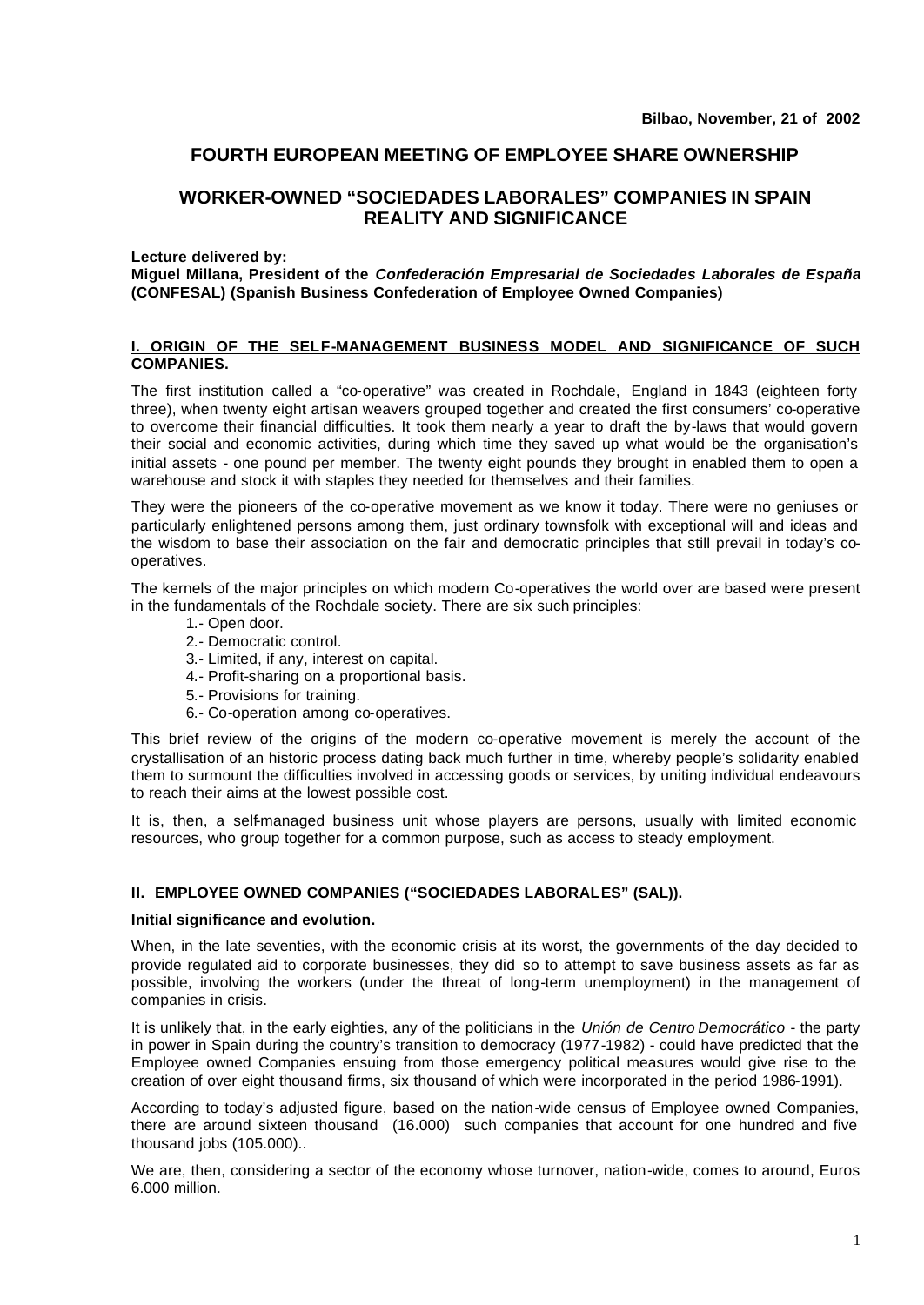The fact is that **Employee owned Companies have become alternative, self-managed businesses, far removed from their origin as emergency solutions to crisis situations.**

**The fundamentals underlying S.A.L.'s (Employee owned Companies) differ from the purposes of mercantile companies,** *inter alia***, with respect to shareholders' occupational and psychological motivations, as well as their social origins and financial resources.**

Foremost among such motivations are:

1.- Employee owned companies shareholders do not, in principle, seek "speculative" earnings, nor high interest rates as a return on their investment.

2.- Neither do they pursue "ownership" of a company or means of production as an end in itself.

3.- Their primary purpose is to secure steady and well-paying jobs.

Such motivation has generally been well accepted in periods of economic crisis, and therefore of high unemployment, but as the situation improves, it is reinforced by the aspiration to have a business of one's own that provides independence from wage-based work and long-term stability deriving from company expansion. The new shareholders, then, are medium or highly skilled workers or employees.

The new business institution that such circumstances generate is characterised by at least three distinguishing features:

- The worker-businessmen involved tend to plan their investment strategies on a long-term basis.

- They have no special penchant for doing "fast" business that entails immediate returns and therefore "opening and closing" businesses. Consequently, they tend to create and expand the common business assets, as opposed to the alternative of distributing large dividends or profits.

- They are, then, "investment-minded" businessmen, strongly inclined to capitalise profits, since SELF-FINANCING is a primary concern. Their income stems essentially from their status as shareholderworkers.

Since, therefore, the returns on capital in the form of year-end dividends paid on their shares involve relatively minor sums, they will be extremely reluctant to forfeit their main source of income, which induces them to accept sacrifices vis-à-vis returns received and assume greater-than-normal risks.

- Shareholder-workers in **Employee owned Companies** (SAL's) naturally have very limited personal assets which, nonetheless, most of the them will risk to ensure company cost-effectiveness and continuity.

**Employee owned Companies, legally instituted as such during the economic crisis, have managed to survive the effects of that crisis and consolidated their position during economic recovery. Their future, with a few exceptions, depends on their ability to overcome the difficulties with which small and medium-sized businesses are faced in general; this, in a nutshell, entails being sufficiently competitive.**

**The future development of Employee owned Companies is gaining strength as governments prioritise ways to combat unemployment; indeed, in view of the successful contribution they have made to the Spanish productive fabric in terms of creating wealth and employment, they can play a role in the development of business initiatives among social groups who had never before considered the possibility of a business of their own as a way of ensuring themselves steady employment.**

### **III. GOVERNMENT AND EMPLOYEE OWNED COMPANIES**

Employment constitutes a fundamental part of what citizens associate with the welfare state. It is becoming increasingly difficult to find people whose degree of social mainstreaming is not directly related to having a job.

Under present circumstances in Europe, employment has come to be the primary concern for all citizens.

How can the objective of socially acceptable employment levels be made compatible with security, wealth and social stability?

The agents at work and the economic forces behind them must be analysed, and the likelihood of their contributing to the total or at least partial solution to the unemployment problem evaluated. And yet, sight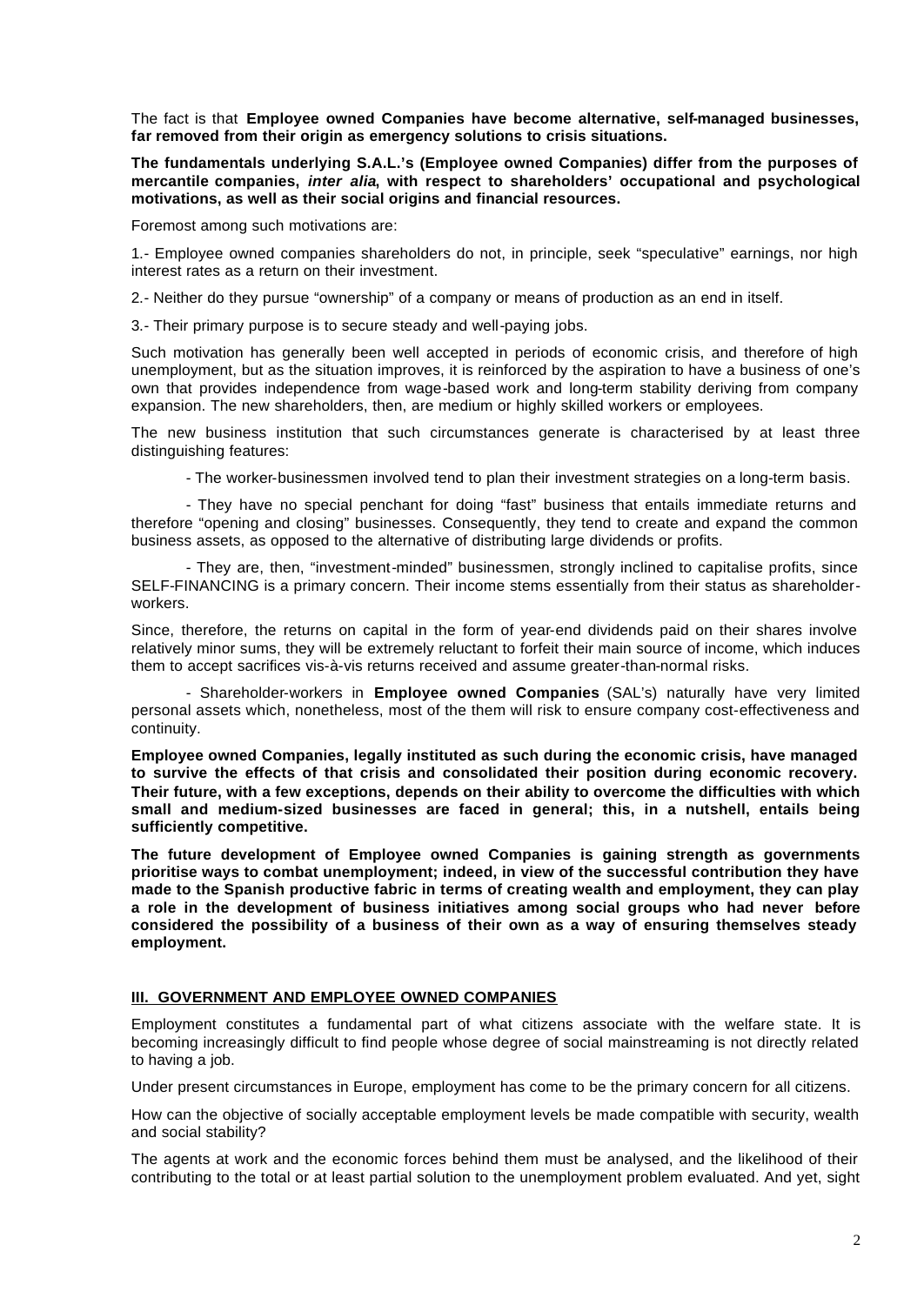should not be lost of the fact that the fundamental issue turns more on the generation of wealth than on providing "false" employment to ultimately prevent social upheavals.

We are in the midst of a de-regulating movement, which in countries such as Spain constitutes the ideological grounds for present governmental action. This foreseeable change in the approach to the role of government in our country's economic and social life calls for a debate on the State and the Market in relation to the severe unemployment problem.

The issue is posed, as in other aspects, in terms of market efficiency in reducing the imbalance between labour supply and demand.

The market is generally accepted to have a steadying influence on commercial relations, "balancing" supply and demand with pricing as a tool. Nonetheless, it is abundantly clear that the market cannot effectively allocate certain resources, such as medical or health services.

The evolution of the State's role in the most developed countries from the end of the Second World War is proof of the fact that the market does not suffice to meet certain of citizens' demands.

The question is: should the State assume an active role in promoting business activity?

In general, current expert opinion would seem to oppose such intervention. But when that reply is related to present levels of unemployment and the pursuit of solutions to mitigate the situation from an affirmative standpoint, i.e., creation of wealth, such opposition seems to be less categorical.

Indeed, it may be helpful in this regard to take a few minutes to analyse business reality based on collective self-employment models (Employee owned Companies or associated worker co-operatives) focusing on the production of goods and services. We are, then, going to look at only one of the various sectors comprising the Spanish social economy.

This business sector, then, with around sixteen thousand firms, employs over four hundred thousand people and generates sales of over 6.000 million Euro).

These business figures are possible thanks to the combination of a series of factors:

- Political will on the part of the party or parties supporting the government to provide alternative solutions to the unemployment problem
- Government understanding of the positive impact of collective self-employment (creation of wealth, worker assumption of responsibility and business risks, steady employment and distribution or reinvestment of profits)
- Establishment of policies to encourage business initiatives at levels of budgetary spending acceptable to public authorities
- Support, via subsidies, for the incorporation of new shareholders to worker co-operative corporations
- Adequate legal regulation
- Tax (smaller tax burden) and social insurance benefits (appropriate coverage under the most advantageous social security regulatory framework).

### **IV. 1997 ACT ON EMPLOYEE OWNED COMPANIES (SAL'S).**

The pursuit of an appropriate legal instrument for business activity in which company workers are at the same time shareholders or owners continues. It began, as we indicated earlier, with Employee owned Corporations and the 1986 Act governing them. The reality is presently very good, since new legislation, Act 4/97, of twenty four March on Employee owned Companies has just been enacted which, with its provisions for regulating limited Employee owned corporations, has opened the door to the development of business initiatives by workers in our country. Although this would merit a speech of its own, I will limit my remarks to the most prominent features of the new act:

- two kinds of companies are regulated: Public Limited Labour Companies and Limited Labour **Companies**
- workers hold a majority interest in the capital stock, i.e., over fifty per cent